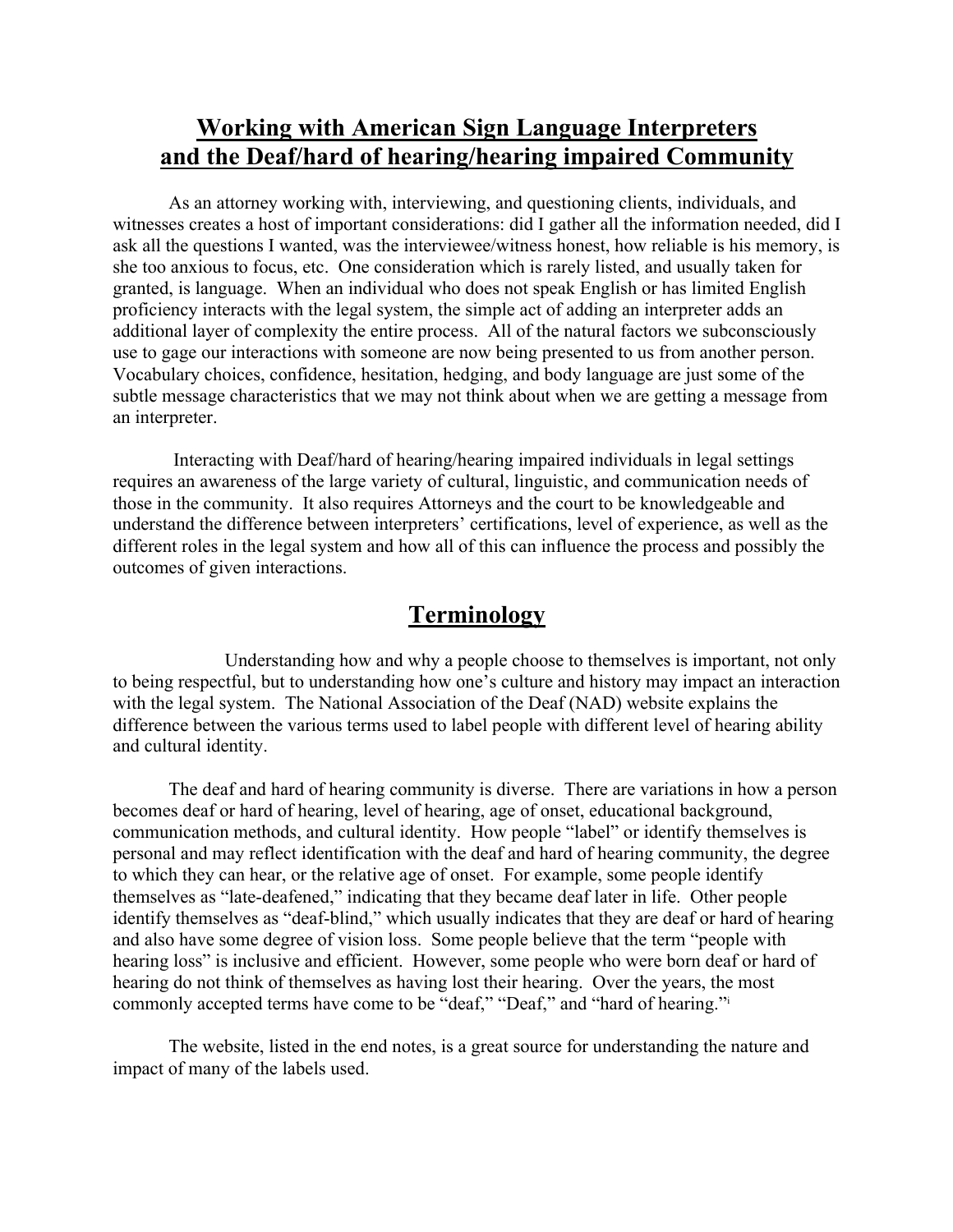Not all Deaf people were born deaf, and not all people who use sign language as their primary mode of communication use American Sign Language. American Sign Language is as distinct from English as many foreign spoken languages; yet, some people who sign use a manually coded form of English. In addition, sign language not universal and many countries have their own.

# **Sign Language Interpreter Certifications**

Sign language interpreter certifications are awarded by The Registry of Interpreters for the Deaf (RID) and National Association of the Deaf (NAD). Certifications Awarded by NAD are listed on RID's website when searching for an interpreter. However, the number of current and previously offered certifications are numerous and can create confusion when trying to staff a legal assignment. Below is a short list of some relevant certifications.

# **General Certifications:**

General Certifications are entry level certifications into the field of interpreting. Understanding that while an interpreter with a general certification should be natively fluent in both English and American Sign Language, some of the certifications were not comprehensive and did not encompass both American Sign Language signs/grammar and more English based manual signs/grammar. Further, just as legalese is a language unto itself and not all native English speakers understand legalese, sign language interpreters holding only a general certification and not a legal certification may not understand legalese in either English or American Sign Language.

#### Comprehensive Skills Certificate (CSC)

Holders of this certification have demonstrated the ability to interpret between American Sign Language (ASL) and spoken English and to transliterate between spoken English and an English-based sign language. Holders of this certification are recommended for a broad range of interpreting and transliterating assignments. This credential was offered from 1972 to 1988.<sup>ii</sup>

#### Master Comprehensive Skills Certificate (MCSC)

The MCSC examination was designed with the intent of testing for a higher standard of performance than the CSC. Holders of this certification were required to hold the CSC prior to taking this exam. Holders of this certification are recommended for a broad range of interpreting and transliterating assignments. This credential was offered until 1988.iii

#### Certificate of Interpretation (CI)

Holders of this certification are recognized as fully certified in interpretation and have demonstrated the ability to interpret between American Sign Language (ASL) and spoken English for both sign-to-voice and voice-to-sign tasks. The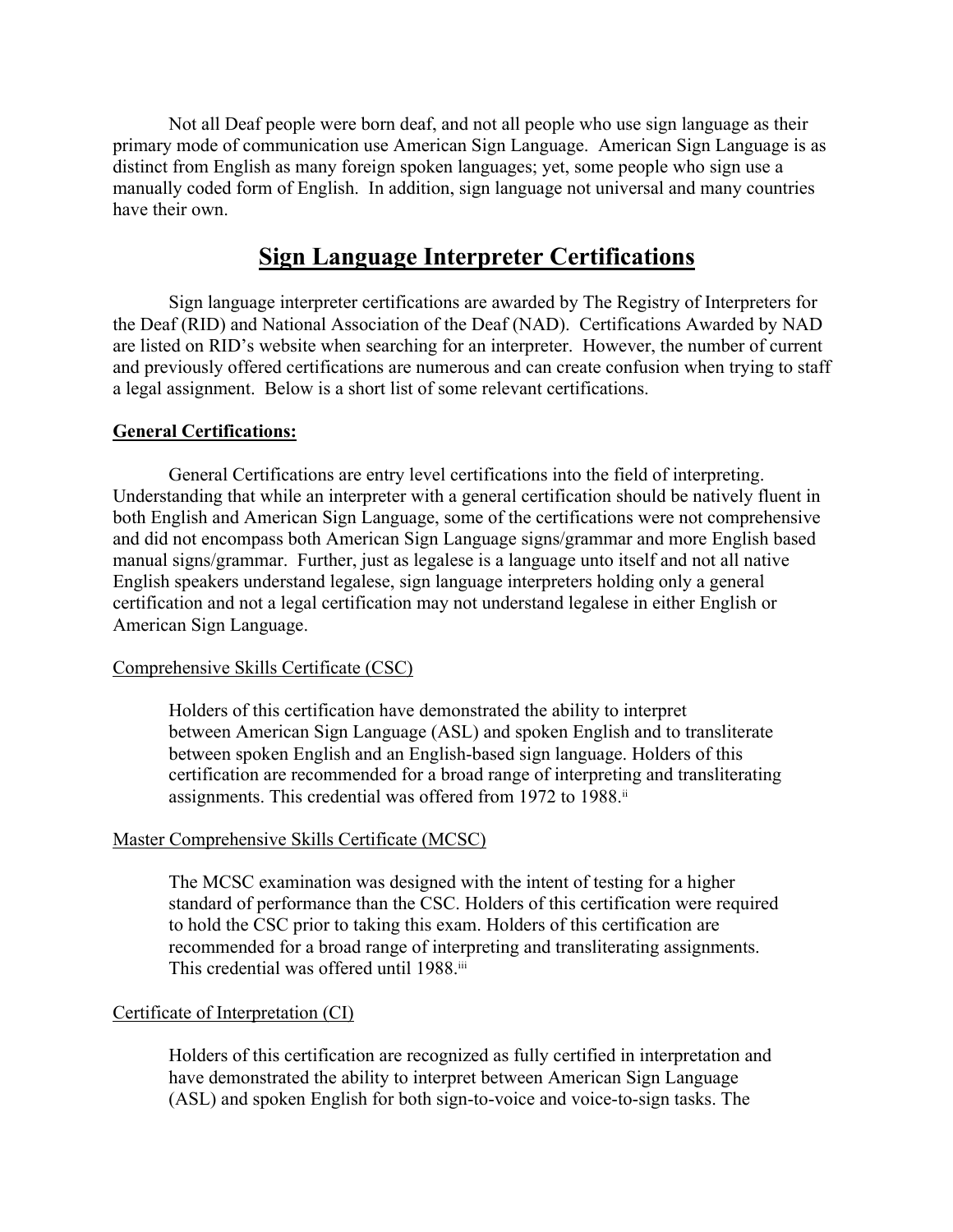interpreter's ability to transliterate is not considered in this certification. Holders of the CI are recommended for a broad range of interpretation assignments. This credential was offered from 1988 to 2008. iv

#### Certificate of Translation (CT)

Holders of this certification are recognized as fully certified in transliteration and have demonstrated the ability to transliterate between English-based sign language and spoken English for both sign-to-voice and voice-to-sign tasks. The transliterator's ability to interpret is not considered in this certification. Holders of the CT are recommended for a broad range of transliteration assignments. This credential was offered from 1988 to 2008.<sup>v</sup>

# National Interpreter Certificate (NIC)

Holders of this certification have demonstrated general knowledge in the field of interpreting, ethical decision making and interpreting skills. Candidates earn NIC Certification if they demonstrate professional knowledge and skills that meet or exceed the minimum professional standards necessary to perform in a broad range of interpretation and transliteration assignments. This credential has been available since 2005.vi

# National Interpreter Certificate Advanced (NIC Advanced)

Individuals who achieved the NIC Advanced level have passed the NIC Knowledge Exam, scored within the standard range of a professional interpreter on the interview portion of the NIC Interview and Performance Exam and scored within the high range on the performance portion of the NIC Interview and Performance Exam.<sup>vii</sup>

#### National Interpreter Certificate Master (NIC Master)

Individuals who achieved the NIC Master level have passed the NIC Knowledge Exam and scored within the high range on both portions of NIC Interview and Performance Exam.<sup>viii</sup>

The NIC with levels credential was offered from 2005 to November 30, 2011.<sup>ix</sup>

# Reverse Skills Certificate (RSC)

Holders of this certification have demonstrated the ability to interpret between American Sign Language (ASL) and English-based sign language or transliterate between spoken English and a signed code for English. Holders of this certification are deaf or hard-of-hearing and interpretation/transliteration is rendered in ASL, spoken English and a signed code for English or written English. Holders of the RSC are recommended for a broad range of interpreting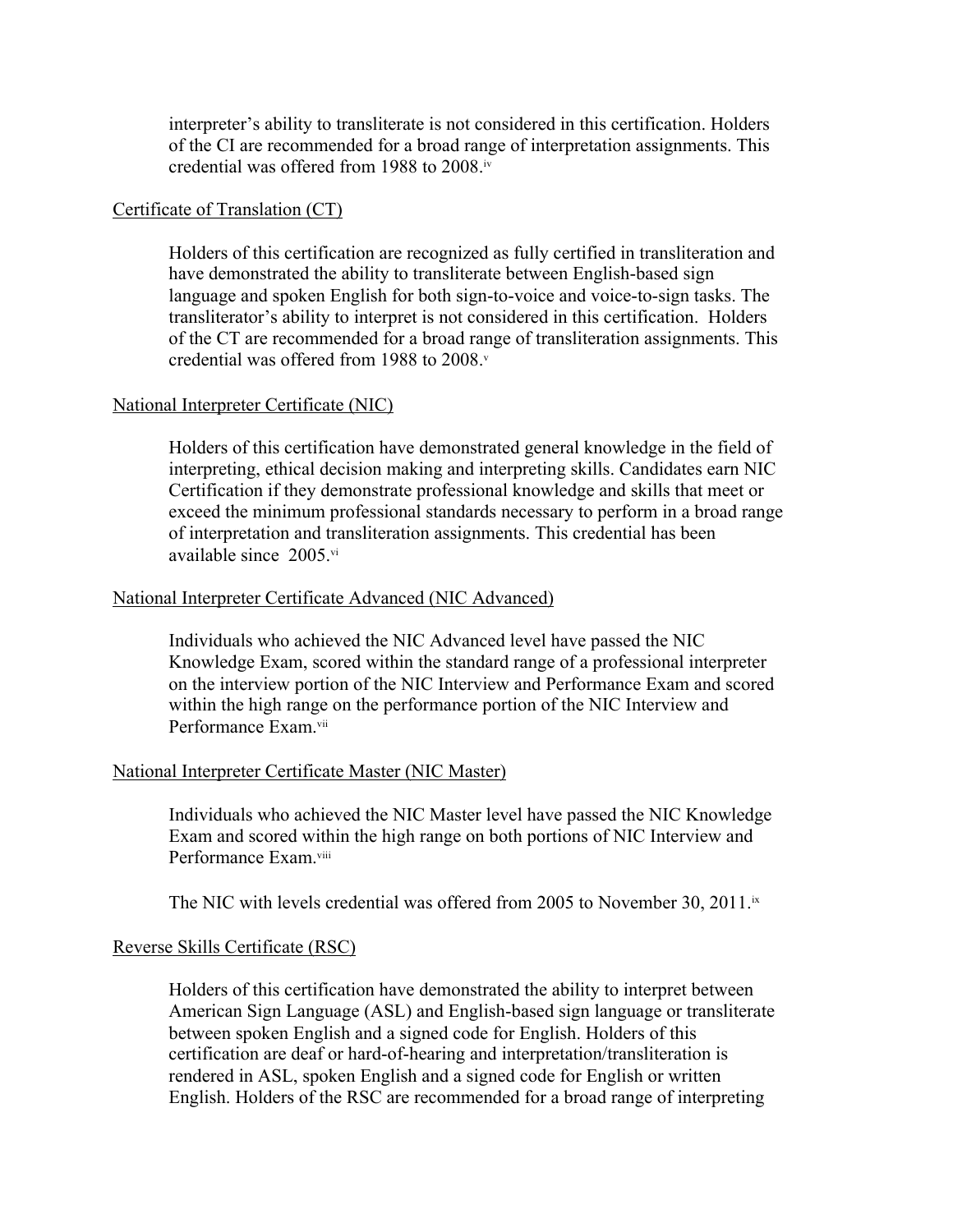assignments where the use of a (sic) interpreter who is deaf or hard-of-hearing would be beneficial. This credential was offered from 1972 to 1988.x

# NAD III (Average Performance)

Holders of this certification possess above average voice-to-sign skills and good sign-to-voice skills. Holders have demonstrated the minimum competence needed to meet generally accepted interpreter standard. Occasional words or phrases may be deleted but the expressed concept is accurate. The individual displays good grammar control of the second language and is generally accurate and consistent, but is not qualified for all situations.<sup>xi</sup>

# NAD IV (Above Average Performance)

Holders of this certification possess excellent voice-to-sign skills and above average sign-to-voice skills. Holders have demonstrated above average skill in any given area. Performance is consistent and accurate and fluency is smooth, with few deletions; the viewer has no question to the candidate's competency. Holders of this certification should be able to interpret in most situations.<sup>xii</sup>

# NAD V (Superior Performance)

Holders of this certification possess superior voice-to-sign skills and excellent sign-to-voice skills. Holders have demonstrated excellent to outstanding ability in any given area. The individual had minimum flaws in their performance and have demonstrated interpreting skills necessary in almost all situations.<sup>xiii</sup>

This is not an exhaustive list of the current and previously offered general certifications, which shows how many possible credentials with which interpreters may hold.

# **Specialty Certifications:**

There are several specialty credentials which cover performing arts interpreting, oral interpreting, and legal interpreting. The specialized certification applicable to the legal field is the Specialty Certificate: Legal (SC:L).

#### Specialty Certificate: Legal (SC:L)

This credential is fully recognized by RID, but the designation is no longer awarded by RID. This designation went into moratorium effective January 1, 2016.

Description: Holders of this specialist certification demonstrated specialized knowledge of legal settings and greater familiarity with language used in the legal system. These individuals are recommended for a broad range of assignments in the legal setting. This credential was offered from 1998 to 2016.xiv